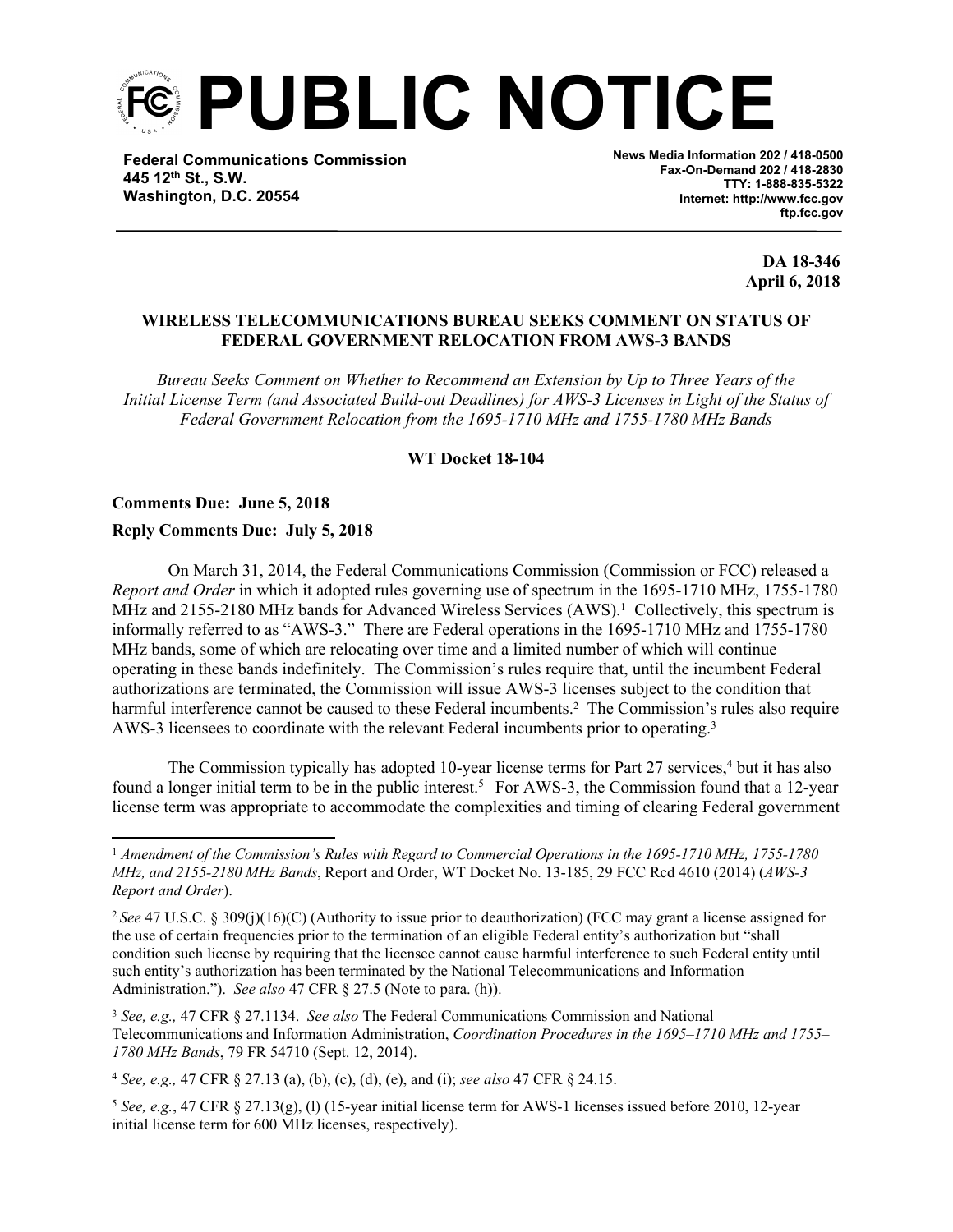operations.<sup>6</sup> The Commission also directed the Wireless Telecommunications Bureau (Bureau or WTB), however, to solicit comment in the third year following the initial licensing of the AWS-3 spectrum for the purpose of making a recommendation to the Commission about whether an extension of the initial license term (and associated build-out deadlines)<sup>7</sup> by up to 3 years is warranted in light of the status of government relocation.<sup>8</sup>

Accordingly, in accordance with the Commission's directive, the Bureau hereby seeks comment on the following:

- 1. Is an extension of the initial license term (and associated build-out deadlines) warranted for all AWS-3 licenses granted to date, in light of the status of Federal government relocation? Alternatively, is an extension warranted only for the earliest-issued licenses, such as those issued in 2015 and 2016?<sup>9</sup>
- 2. If a blanket extension for all AWS-3 licenses is not appropriate, is an extension warranted for AWS-3 licenses in specific geographical area(s) or spectrum band(s) (1695-1710 MHz or 1755- 1780 MHz or specific blocks therein) in light of the status of Federal relocation?
- 3. If an extension is warranted, how long should it be? Commenters should bear in mind the Commission's previous indication that it would consider extensions up to 3 years, if appropriate.

The comments received in response to this *Public Notice* will inform the Bureau's recommendation to the Commission about whether an extension of the initial license term (and associated build-out deadlines) by up to 3 years is warranted in light of the status of Federal government relocation from the 1695-1710 MHz and 1755-1780 MHz bands.<sup>10</sup>

# **Procedural Matters**

Pursuant to sections 1.415 and 1.419 of the Commission's rules, $<sup>11</sup>$  interested parties may file</sup> comments and reply comments on or before the dates indicated on the first page of this document. Comments may be filed using the Commission's Electronic Comment Filing System (ECFS).<sup>12</sup> When filing comments, please reference the docket number near the top of the first page of this public notice.

- *Electronic Filers*: Comments may be filed electronically using the Internet by accessing the ECFS: [https://www.fcc.gov/ecfs/filings.](https://www.fcc.gov/ecfs/filings)
- **Paper Filers:** Parties who choose to file by paper must file an original and one copy of each filing. If more than one docket or rulemaking number appears in the captions of this proceeding, filers must submit two additional copies for each additional docket or rulemaking number.

<sup>6</sup> *See AWS-3 Report and Order,* 29 FCC Rcd at 4658 para. 132. *See also* 47 CFR § 27.13(k) (AWS-3 licenses will have a term not to exceed twelve (12) years from the date of issuance and ten (10) years from the date of any subsequent license renewal).

<sup>7</sup> *See* 47 CFR § 27.14(s).

<sup>8</sup> *See AWS-3 Report and Order,* 29 FCC Rcd at 4658 para. 132.

<sup>9</sup> WTB granted a total of 1414 initial AWS-3 licenses: 1153 in 2015, 233 in 2016, and 28 licenses in 2018.

<sup>10</sup> *See AWS-3 Report and Order,* 29 FCC Rcd at 4658 para. 132.

<sup>11</sup> *See* 47 CFR §§ 1.415, 1.419.

<sup>12</sup> *See Electronic Filing of Documents in Rulemaking Proceedings*, 63 FR 24121 (1998).